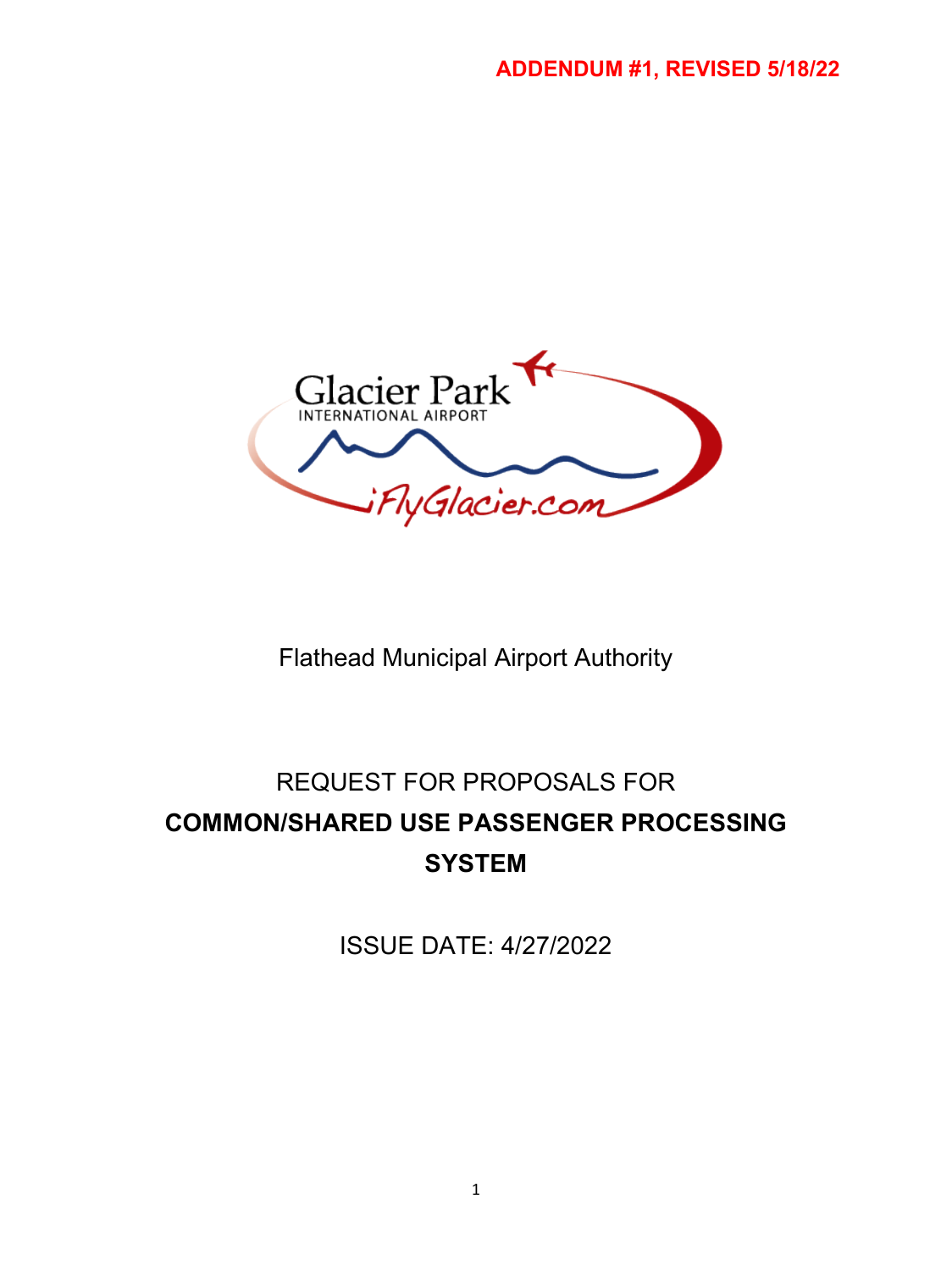# **I. INVITATION TO SUBMIT**

The Flathead Municipal Airport Authority ("FMAA") is seeking proposals from qualified Vendors ("Vendors") to provide a **COMMON/SHARED USE PASSENGER PROCESSING SYSTEM**  throughout the new terminal.

Request for Proposals (RFP) and contract documents are available from the Flathead Municipal Airport Authority, Administration office, 4170 US Hwy 2 East, Kalispell MT 59901 or may be obtained through written request to the above address, or by email request to the Point of Contact, Justin Pritchard, at rfp@glacierairport.com. Other than with written consent from the Point of Contact, all Proposers, including any persons affiliated with or in any way related to a Proposer, are strictly prohibited from contacting any Commissioners or any FMAA personnel on any matter having to do in any aspect with this RFP after RFP issued date. Any other contact with such persons associated with FMAA shall be made only through and in coordination with the Point of Contact and must be made in writing. Prohibitive or inappropriate contacts made by Proposer may result in the disqualification of the Proposer. This requirement will be strictly enforced.

Proposals must be received in the Administration office of the Flathead Municipal Airport Authority, 4170 US Hwy 2 East, Kalispell MT 59901, or via email at rfp@glacierairport.com, no later than 2:00 PM MST on May 27rd, 2022. Late Proposals will not be accepted.

FMAA reserves the right to terminate selection proceedings at any time.

| <b>Activity</b>                                           | <b>Date</b> |
|-----------------------------------------------------------|-------------|
| <b>Issue RFP</b>                                          | 4/27/22     |
| <b>Optional Pre-Submission Meeting 10AM MST (Virtual)</b> | 5/4/22      |
| <b>Deadline for Written Questions</b>                     | 5/17/22     |
| <b>Issue Final Addenda</b>                                | 5/19/22     |
| Proposals Due 2PM MST                                     | 5/27/22     |
| <b>Contract Recommendation to FMAA Board</b>              | 6/14/22     |

### **II. INFORMATION FOR RESPONDENTS**

FMAA owns and operates the Glacier International Airport which serves the Flathead Valley and surrounding area. Commercial passenger service is provided by United, Delta, American Airlines, Alaska Airlines, Allegiant Air, Frontier Airlines, Jet Blue and Sun Country Airlines. We provide direct service to 18 destinations with over 416,000 enplanements in 2021.

Substantial growth is expected at FMAA in the coming decade; therefore, the airport is in the middle of a \$130 million+ terminal expansion project which will expand the square footage from 75k to over 200k. This project will be completed towards the end of 2024. New gate counters and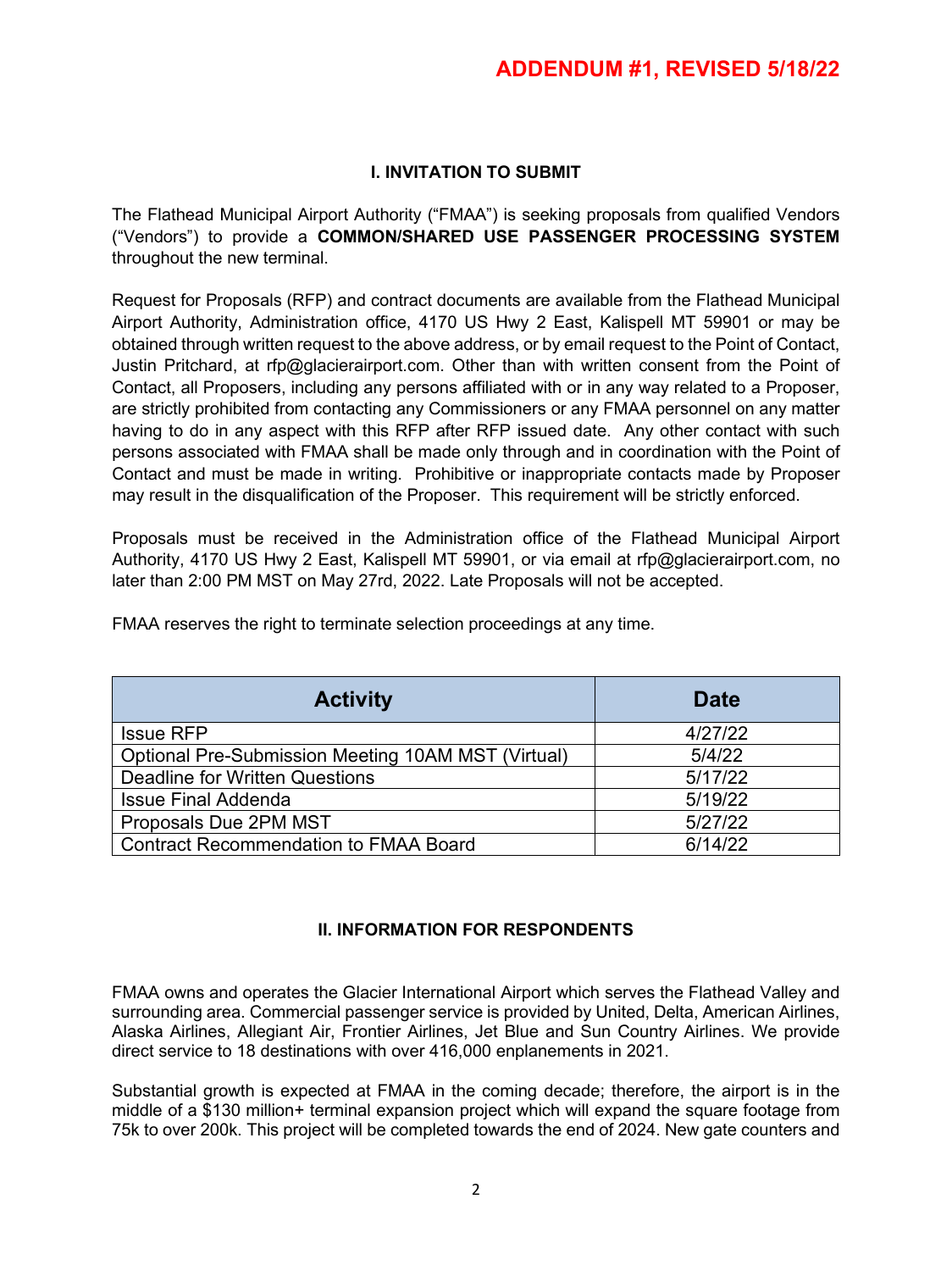ticket counters will be rolled out starting in 2023 through to the end of 2024. FMAA will be hosting an optional pre-submission meeting online via Microsoft Teams to review the floorplans and layout. Instructions to join to meeting are at the end of this document.

### **III. SCOPE OF SERVICES**

FMAA is pursuing the installation of Shared Use/Common Use Passenger Processing System (SUPPS/CUPPS) for passenger processing at the ticket counters and gate counters in the newly completed terminal. The system will also need to include provisions for common use kiosks. The areas will be available to begin rollout of the system starting in spring of 2023 and continuing as outlined in the *"Phased Rollout Schedule"* section below. The system should support all current air carriers (8) and one company used for testing purposes with ability to expand to future carriers. The selected Proposer shall be responsible to ensure that all its systems interface successfully with airline systems to meet their operational needs.

The system must provide the capability for airlines to share ticket counter and boarding gate positions by providing secure applications to access their native, non-emulated host systems and applications; or must be a fully compliant CUPPS IATA RP1797 solution (latest version). The system shall ensure that FMAA will be able to take advantage of the latest technologies and upgrade features offered at the time of this award.

The system shall also be designed and implemented so that future technological enhancements can be easily integrated into the system. Proposals that cannot support any or all of these technologies will still be considered These enhancements should include but are not limited to:

- Self-tagging baggage and scale integration
- RFID baggage tagging
- Near Field Communication (NFC)
- FIDS/BIDS/GIDS

The qualified manufacturer/VAR submitting a proposal shall be referred to as the Vendor. SUPPS/CUPPS shall assist in terminal optimization by providing flexibility in the assignment and sharing of key terminal resources. The installation, commissioning, and maintenance of SUPPS will be outlined below and defined in an agreement that is prepared, signed and delivered by the Vendor in the proposal.

FMAA will provide any cabinetry/counter inserts needed. The specifications provided by the Vendor will be taken into consideration when designing the inserts.

The Vendor shall perform the detailed configuration, engineering, installing, and testing for the SUPPS/CUPPS system including the interconnectivity of system components and modules. The Vendor shall also include a cost to maintain CUPPS compliance and certification along with requirements for the platform operator to maintain CUPPS compliance and certification.

Vendor must be able to provide 24/7 customer phone support to the end user.

The Vendor shall furnish all materials and equipment necessary to complete the job and provide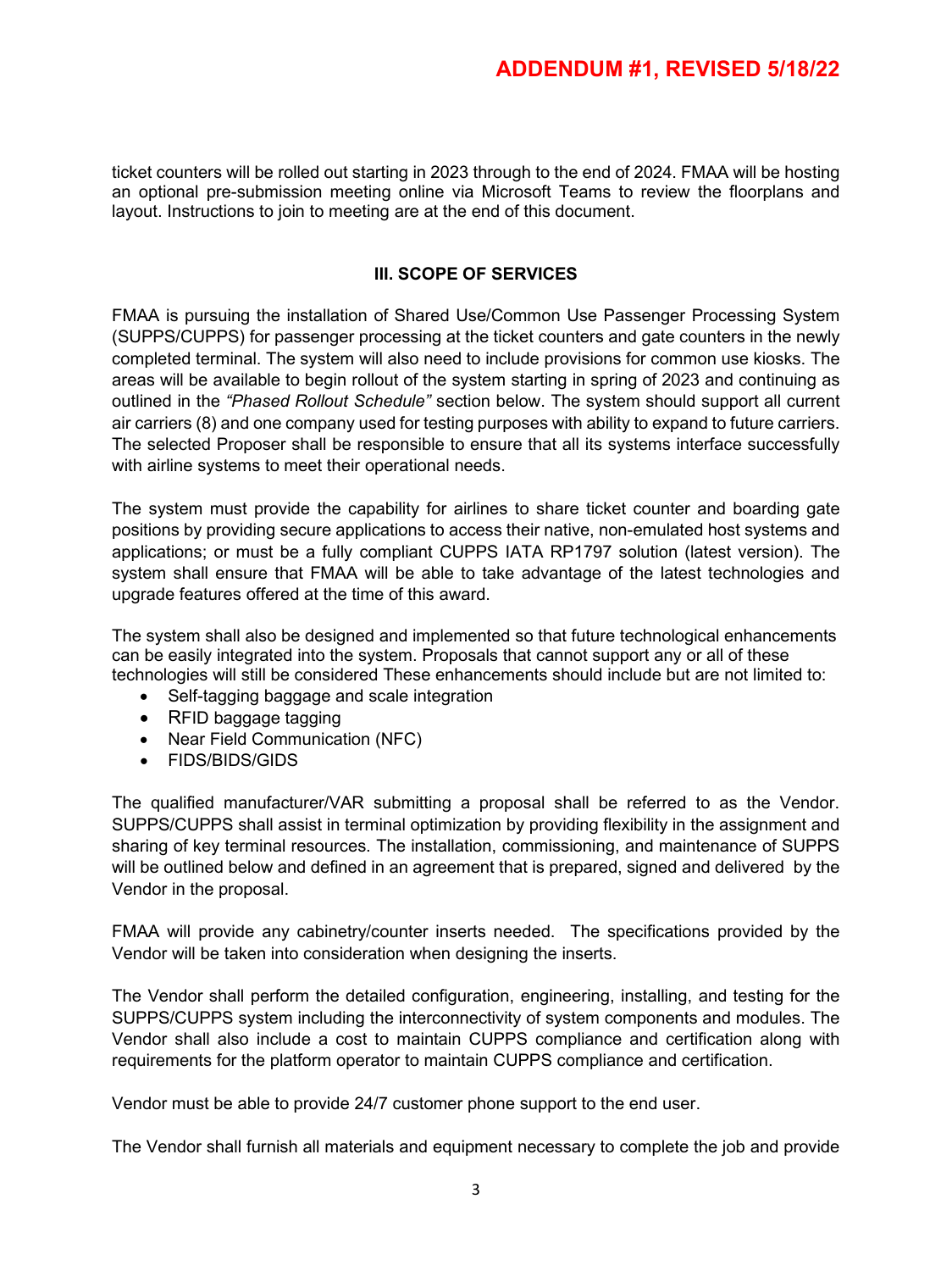detailed submittals of all materials and equipment to be used on the project. A visual inspection of the Vendor's equipment may be required. The Vendor shall furnish sufficient personnel and equipment to complete the project in a continuous manner once work has begun.

The Vendor's employees shall be required to wear clean and neat uniforms provided by the Vendor and approved by FMAA. Vendor shall also furnish their employees with all the necessary PPE (Personal Protective Equipment) as specified by the Equipment Manufacturer. Vendor will be responsible for ensuring that their employee's wear all PPE required for safe operation of equipment.

# **AIRPORT CONFIGURATION INFORMATION:**

Airlines to be supported should include United, Delta, American Airlines, Alaska Airlines, Allegiant Air, Frontier Airlines, Jet Blue, and Sun Country Airlines. An additional test company should be setup for trouble shooting equipment.

Existing environment at Glacier Park International Airport at time of SUPPS/CUPPS rollout in 2023.

- FMAA provides options for passive fiber and copper backbone to all tenants. o 1000/1000 Mbps Fiber Internet connection
- Centrally located and common demarc room for all tenants and fiber connected technology rooms located in each area of the building.
- Each boarding gate counter has 2 positions
	- o 2 GIDS monitor
- Each ticketing counter has two positions
	- o 2 FIDS monitors per counter

### **PHASED ROLLOUT SCHEDULE:**

- Phase 1A (ready for testing/training, 4/15/23)
	- $\circ$  add 7 gate counters, 14 positions
	- o add 12 ticket counters, 24 positions
- Phase 1B (Fall 2023)
	- o add 2 ticket counters, 4 positions
	- o add 13 kiosks
	- $\circ$  reposition 12 ticket counters, 24 positions from Phase 1A to final location
- Phase 2 (ready for testing/training Fall 2024)
	- $\circ$  add 1 gate counter, 2 positions
	- o reposition 3 gate counters, 6 positions
	- o no change to ticket counters

### **SPECIFICATIONS**

It is intended that the Vendor shall provide a Common/Shared Use Passenger Processing System for FMAA through a turnkey project to meet the following Airport Specifications.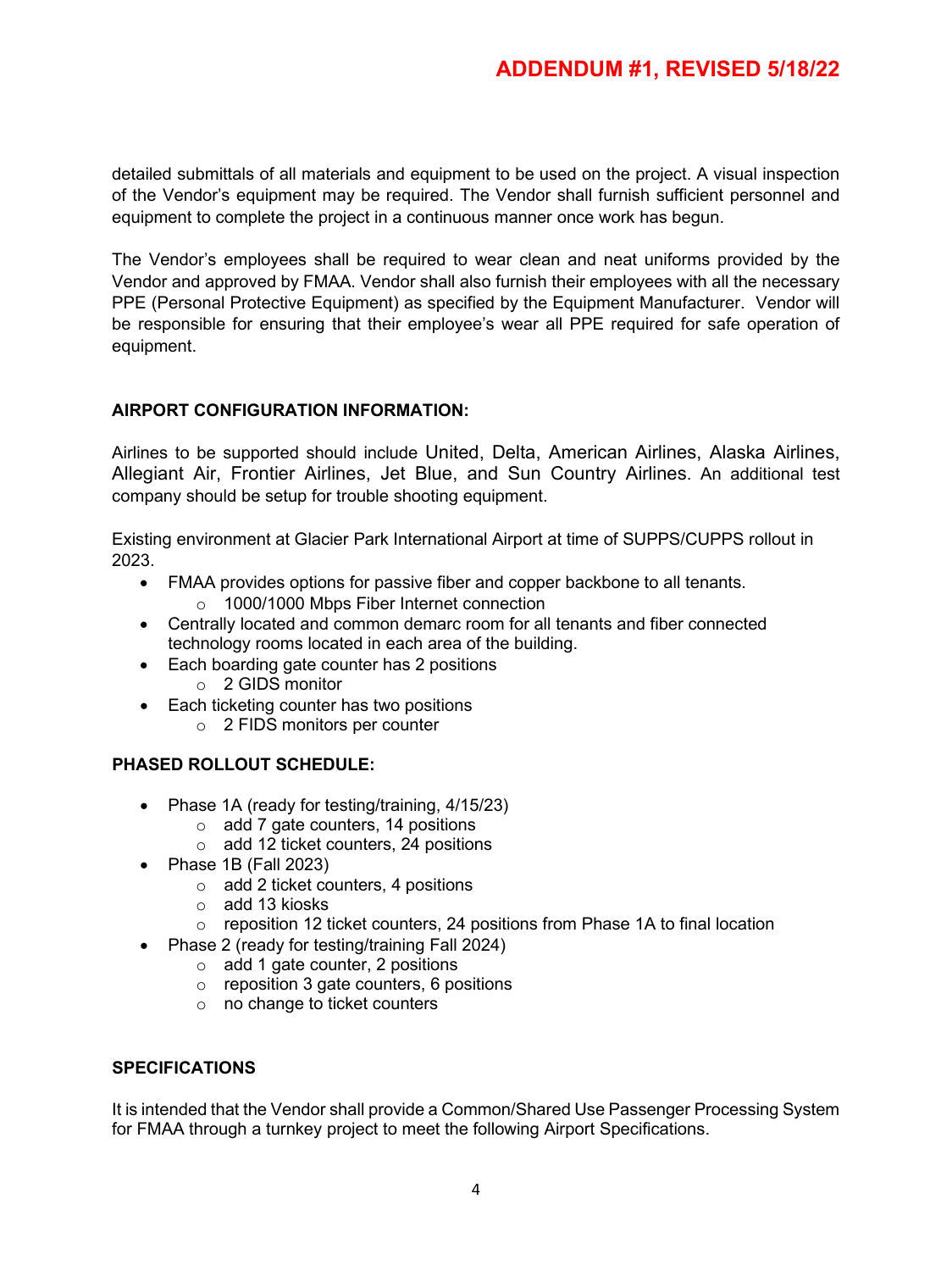### **QUALIFICATIONS/CERTIFICATIONS**

The Vendor shall have previously designed, installed, tested, and deployed a SUPPS/CUPPS system for a minimum of three (3) airports that are of similar size and complexity to Glacier Park International Airport. SUPPS/CUPPS shall have been fully operational at each of these airports a period of no less than one (1) year from the issued date of this RFP. The Vendor shall provide references for each airport.

After commissioning, the Vendor shall provide ongoing SUPPS/CUPPS customer and technical support. Vendor shall also detail a technical support plan and response time for on-site hardware and component troubleshooting.

The Vendor will supply only new equipment, parts, and material currently manufactured at the time of submittal, and operated only for testing as part of installation procedure. The Vendor shall provide the most current version of software and hardware platform available at the time of award of this Contract.

The Vendor must also have the applicable licenses and certifications to perform all services in this RFP.

### **Base bid**

The vendors proposal shall include all associated costs for base system components, design, configuration installation and project management to meet the requirements below:

- Proposal shall include pricing for complete system to support 16 gate counter positions and 28 ticket counter positions with all necessary peripherals required by carriers. Ala carte pricing for additional positions should be provided for each type.
- System must support Radio Frequency Identification (RFID) baggage tag printing
- Proposals shall include ongoing maintenance, support options available, updates, and pricing for each year of a 5-year contract. All licensing and related requirements should be included and denoted in this amount.
- Proposals will provide a one-year full system warranty, system support and maintenance including all applicable software updates, and hardware spares. Proposals shall include details on the warranty provided and options for continuing coverage.
- Proposal must include response times for any remote/on-site troubleshooting.
- Proposal must include ala carte pricing for any additional airlines the system can support
- Prices should be valid for one year

#### **Please submit line-item pricing as follows:**

- Product cost, broken down by each component
- Labor/installation cost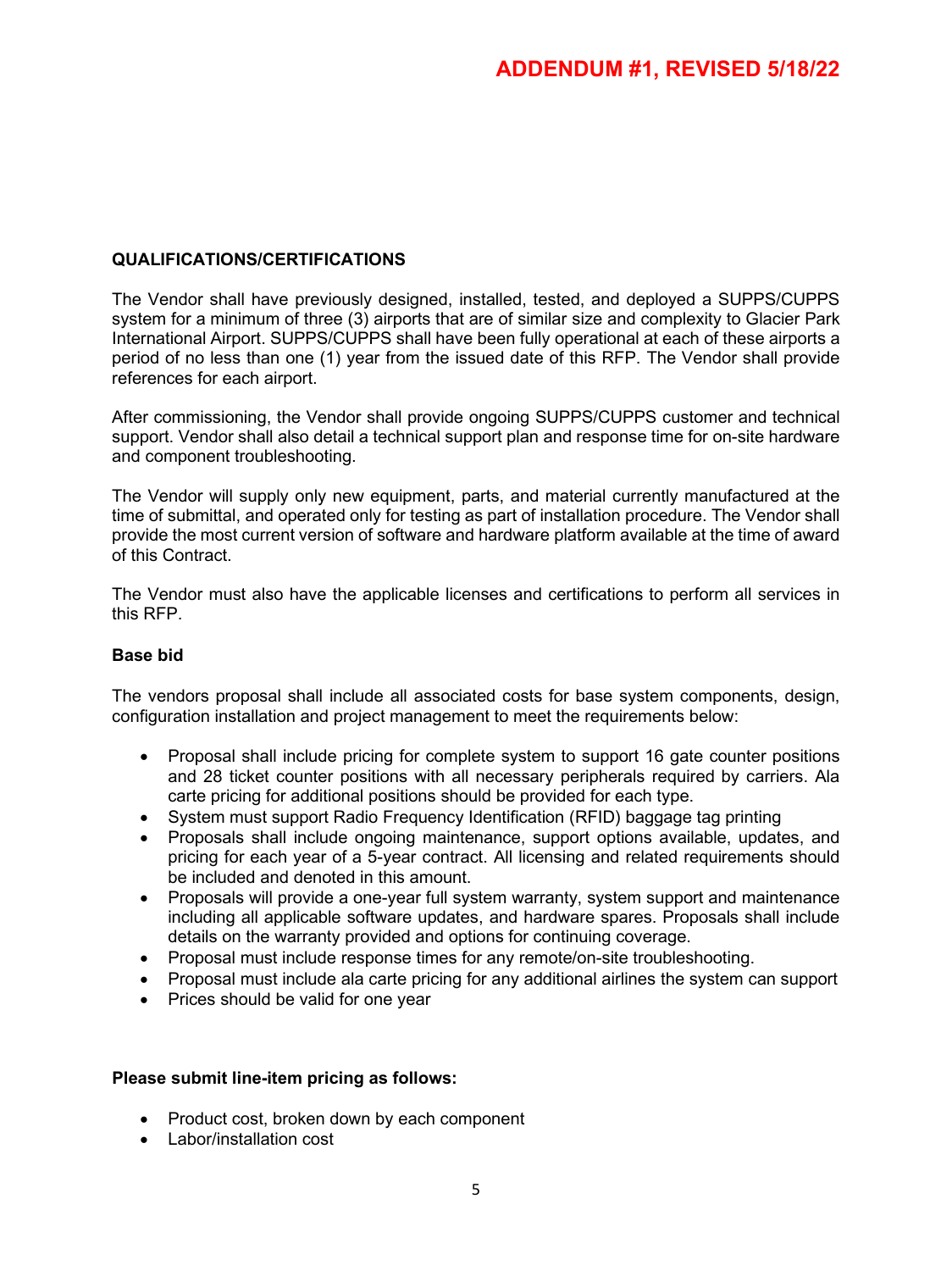- Training costs
- Licensing costs
- Ala carte pricing for added positions
- Annual maintenance/service/support/spares fees five vear schedule
- Full system warranty for one year

# **Excluded From Bid / Provided By FMAA**

- Cabinetry/counter inserts
- Internet connectivity
- Network switches, ports, network cabinets, fiber connectivity and network device configurations
- Electrical power outlets

• Telephone communications (if common use phone system is not being proposed) FIDS/BIDS/GIDS monitors will be provided by FMAA. Make, model, and size are not determined at this time

# **Additional Options (please provide additional line items if possible)**

# **1)**

Unit pricing for FIDS/BIDS/GIDS integration. This should be a "turnkey" solution to provide everything necessary except for the monitors. Our preference is for a cloud based system with minimal hardware on-prem and behind the monitors. It will also need the capability to integrate advertising (either still images or videos).

# **2)**

Unit pricing for common use phone system at all gate counters (8) and ticket counters (14). This system should integrate with the common use ticket/gate counters and allow for access by all major airlines.

# **IV. DISADVANTAGED BUSINESS ENTERPRISES**

FMAA has established a Disadvantaged Business Enterprise ("DBE") program in accordance with regulations of the U.S. Department of Transportation ("DOT"), 49 CFR Part 26. It is the policy of FMAA to ensure that DBEs, as defined in Part 26, have an equal opportunity to receive and participate in DOT-assisted contracts. It is also FMAA policy to engage in the following actions on a continuing basis:

- 1. To ensure non-discrimination in the award and administration of in DOT-assisted contracts;
- 2. To create a level playing field on which DBEs can compete fairly in DOT-assisted contracts;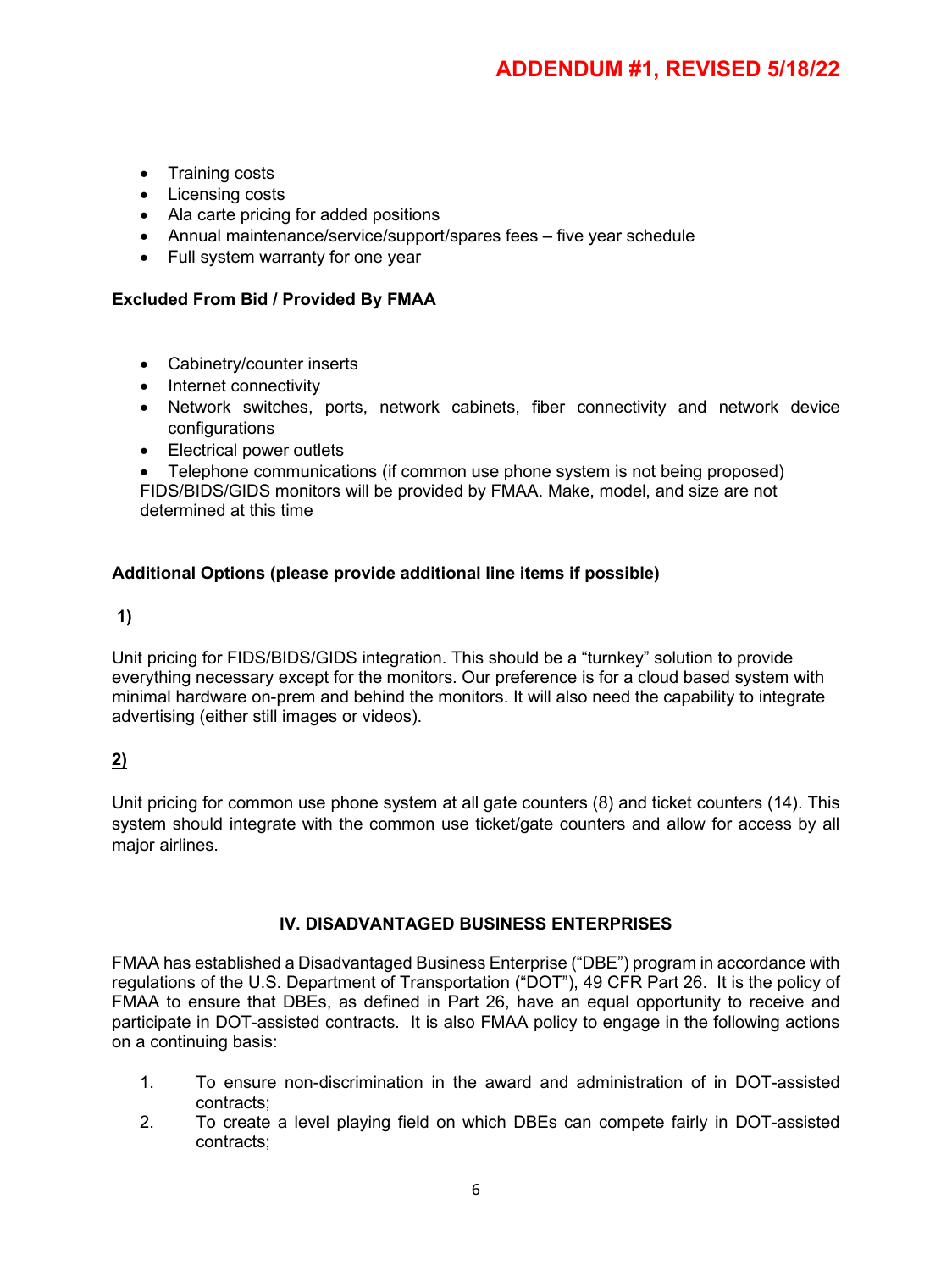- 3. Ensure that the DBE Program is narrowly tailored in accordance with applicable law;
- 4. To ensure that only firms that fully meet Part 26's eligibility standards are permitted to participate as DBEs at our airport;
- 5. To help remove barriers to the participation of DBEs in DOT-assisted contracts at our airport;
- 6. Assist the development of firms that can compete successfully in the market place outside the DBE Program; and
- 7. To make appropriate use of the flexibility afforded to FMAA of Federal financial assistance in establishing and providing opportunities for DBEs.

FMAA will never exclude any person from participation in, deny any person the benefits of, or otherwise discriminate against anyone in connection with the award and performance of any contract on the basis of race, color, sex or national origin.

The successful Respondent shall not discriminate on the basis of race, color, national origin, or sex in the performance of any contract entered into as a result of this RFP. The successful Respondent shall carry out applicable requirements of 49 CFR Part 26 in the award and administration of any contract entered into as a result of this RFP.

If the Respondent is a certified Disadvantaged Business Enterprise ("DBE"), please provide evidence of certification with your submission. For information about DBE certification, please contact the Montana Department of Transportation or review the information at: [www.mdt.mt.gov/business/contracting /civil/dbe.shtml.](http://www.mdt.mt.gov/business/contracting%20/civil/dbe.shtml)

# **V. FORMAT FOR SUBMISSIONS**

Please format your response to this RFP in the following order to facilitate comparisons between respondents:

- 1. Proposal Form. Please complete the proposal form attached as Attachment A.
- 2. Pricing. Cost for the Base Bid and Cost for Additional Options. Attachment B
- 3. Specifications, Qualifications, References. Describe the specifications of the system, company qualifications and airport references as set forth in Section III, Scope of Services.
- 4. Insurance. Provide evidence of insurance. Acceptable evidence includes letters from the Respondent's insurance company (Best A Rating) dated no earlier than two weeks before submittal deadline date and signed by an officer of the insurer and security provider. Insurance requirements:

Commercial General Liability - \$1,000,000 per occurrence; \$2,000,000 aggregate Workers' Compensation – Statutory limits

Provide evidence that Respondent has not had its insurance coverage (on current or past operations) cancelled during the last 10 years – and if it has –provide an explanation as to why, and provide the name/address and name of insurer's contact person (including phone number for the contact person).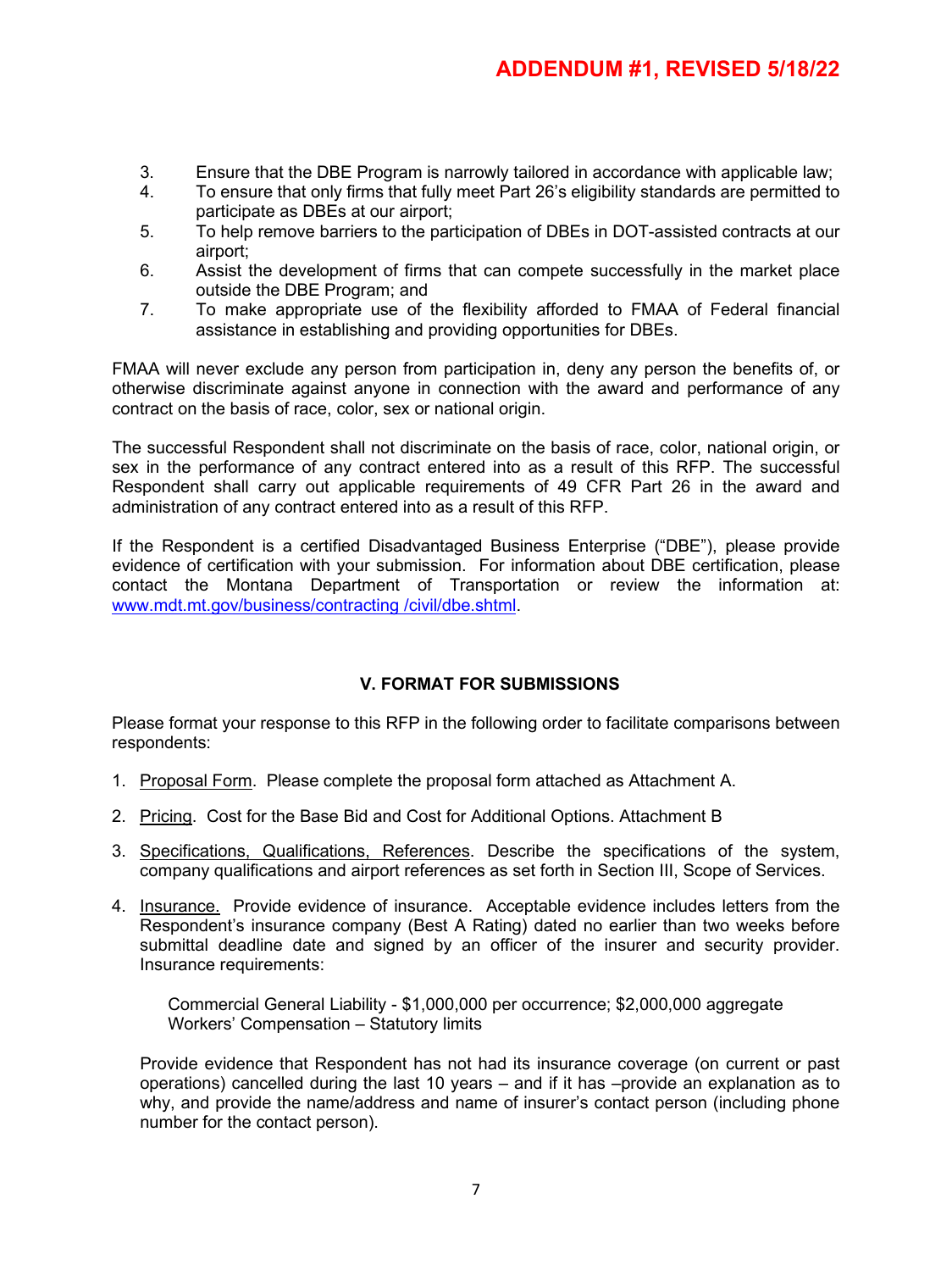- 5. Proposal Bond. Each proposal must be accompanied by a Certified Check or Cashier's Check in the amount of not less than five percent (5%) of the total bid (up to a total of \$15,000), made payable to the Flathead Municipal Airport Authority, or by Bid Bond in like amount executed by a Surety Company, as an agreed number of liquidated damages in case of failure of a successful Respondent to provide the agreed upon services. Checks or bonds of unsuccessful Respondents will be returned by mail within ten (10) days after the successful Respondents have completely qualified and been approved by the FMAA Board of Directors.
- 6. Addendums. Proposal should acknowledge receipt of any Addenda (number and date).

# **VI. EVALUATION OF SUBMISSIONS**

This RFP will be awarded to the responsible firm who in FMAA's sole judgment is deemed most qualified. The selection shall be based on a comparative analysis of the qualifications necessary for satisfactory performances of the services required and shall satisfy requirements for open and free competition. FMAA shall appoint a selection committee to evaluate potential firms and shall ensure that the members of the selection committee are kept free of pressures, both internal and external, and that they have no conflicts of interest, real or apparent. The selection committee may conduct interviews and inquiries as desired and shall make a recommendation to the FMAA Board of Directors. The FMAA Board of Directors must approve the final selection.

Each submission received will be evaluated based on the information required as set forth in Section V above, pursuant to the following selection criteria and rating system:

| <b>Selection Criteria</b>                                                | Rating<br><b>Points</b> |
|--------------------------------------------------------------------------|-------------------------|
| I. Overall Proposal Quality and Completeness of<br>Information provided; | 10                      |
| II. Overall System Functionality;                                        | 40                      |
| III. Warranty                                                            | 10                      |
| IV. References                                                           | 10                      |
| V. System Cost                                                           | 30                      |
| <b>TOTAL POINTS</b>                                                      | 100                     |

### **VII. INSTRUCTIONS TO RESPONDENTS**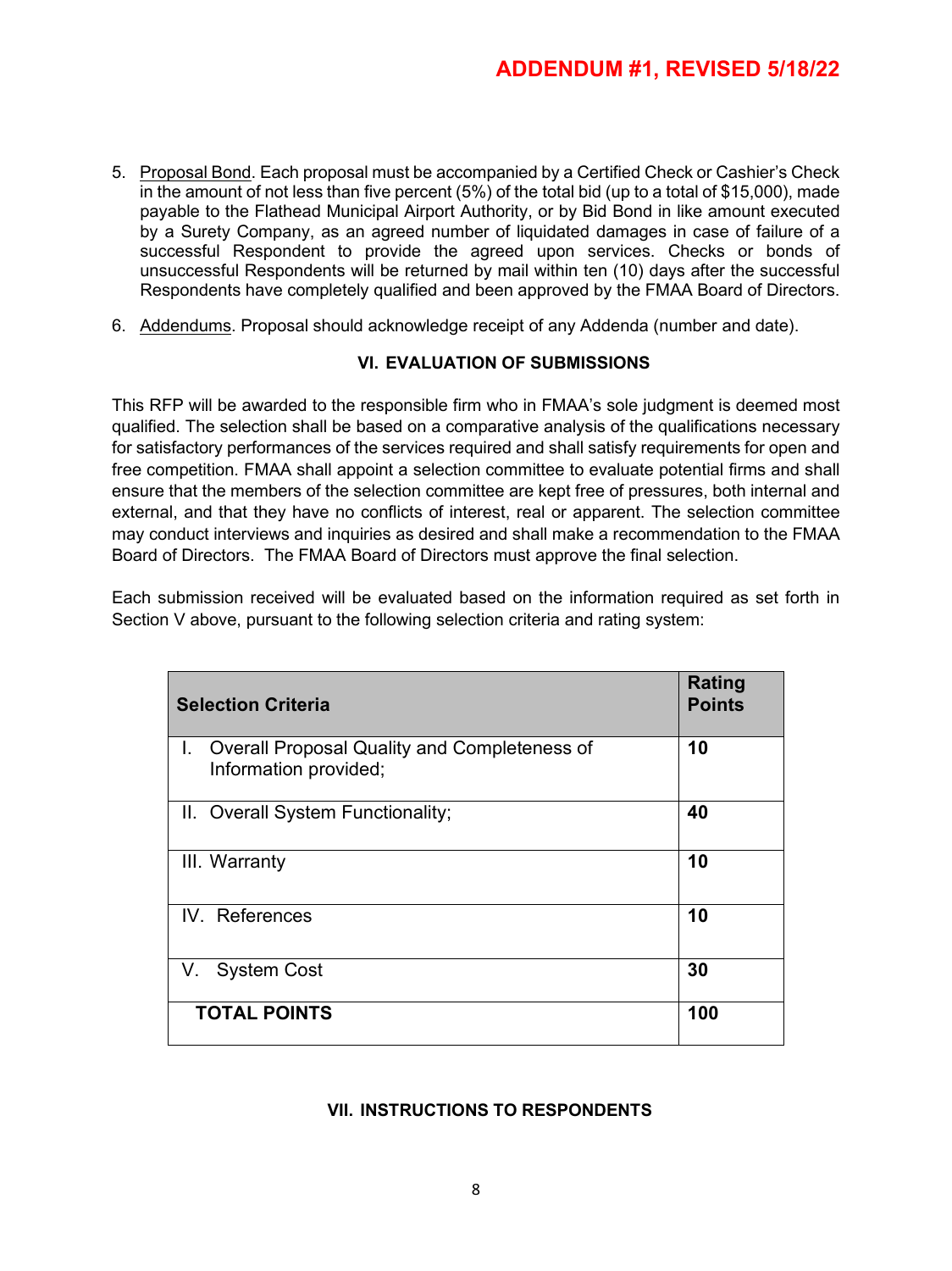The deadline for Proposals is 2:00 PM MST on May 23rd, 2022. Proposals must be received in the Administration office of the Flathead Municipal Airport Authority, 4170 US Hwy 2 East Kalispell MT 59901. Each Proposal must be in the form set forth in the RFP, including all required Attachments. Late Proposals will not be accepted. Proposals may be emailed to rfp@glacierairport.com.

FMAA requires one original and three (3) copies of the submission materials. If a proposer chooses to email their proposal by the deadline, the mailed copies must be postmarked on or before the submission date. The provided forms must be utilized. It is also highly encouraged for Respondents to be practical and economical in presenting the information requested and proposals should not exceed twenty five (25) pages.

Schedule:

| 4/27/22 | RFP Issued                                                   |
|---------|--------------------------------------------------------------|
| 5/4/22  | <b>Pre-Submission Meeting</b>                                |
| 5/17/22 | Deadline for Follow-up Written Questions                     |
| 5/27/22 | Submissions Due into FMAA Office or via email by 2:00 PM MST |
|         |                                                              |

# **VIII. MISCELLANEOUS PROVISIONS**

It is the intent of this RFP to describe the services being sought in sufficient detail to secure qualified Proposals. Proposals will be evaluated based upon qualifications and experience for the proposed projects, using a weighted scoring method. Proposals not conforming to the requested format or not in compliance with the specifications will not receive full scoring.

Any Proposal submitted as provided herein shall be subject to negotiation at the option of the Authority. Submission of a Proposal shall obligate the Respondent to enter into an Agreement with the Authority in accordance with the content of the submission. It is specifically understood that the Authority can accept any Proposal in its entirety without negotiation and the Respondent shall be obligated to enter into an Agreement with the Authority reflecting that Proposal. The Authority reserves the right to request any Respondent to clarify its submission or to supply additional information necessary to assist the Authority in its selection.

The Authority shall not be obligated to respond to any Proposal submitted or legally bound in any manner whatsoever by the submission of a Proposal.

Before a contract will be awarded, FMAA may conduct reference investigations as is necessary to evaluate and determine the performance record and ability of the top ranked Respondent(s) to perform the size and type of work to be contracted, and to determine the quality of the service being offered. By submitting a proposal, you authorize FMAA to conduct reference investigations as needed.

Any and all Agreements arising out of this RFP and negotiations that follow shall not be binding or valid against the Authority, its officers, employees or agents unless approved by the Authority Board of Directors and executed by the Authority and the Successful Respondent in accordance with applicable laws.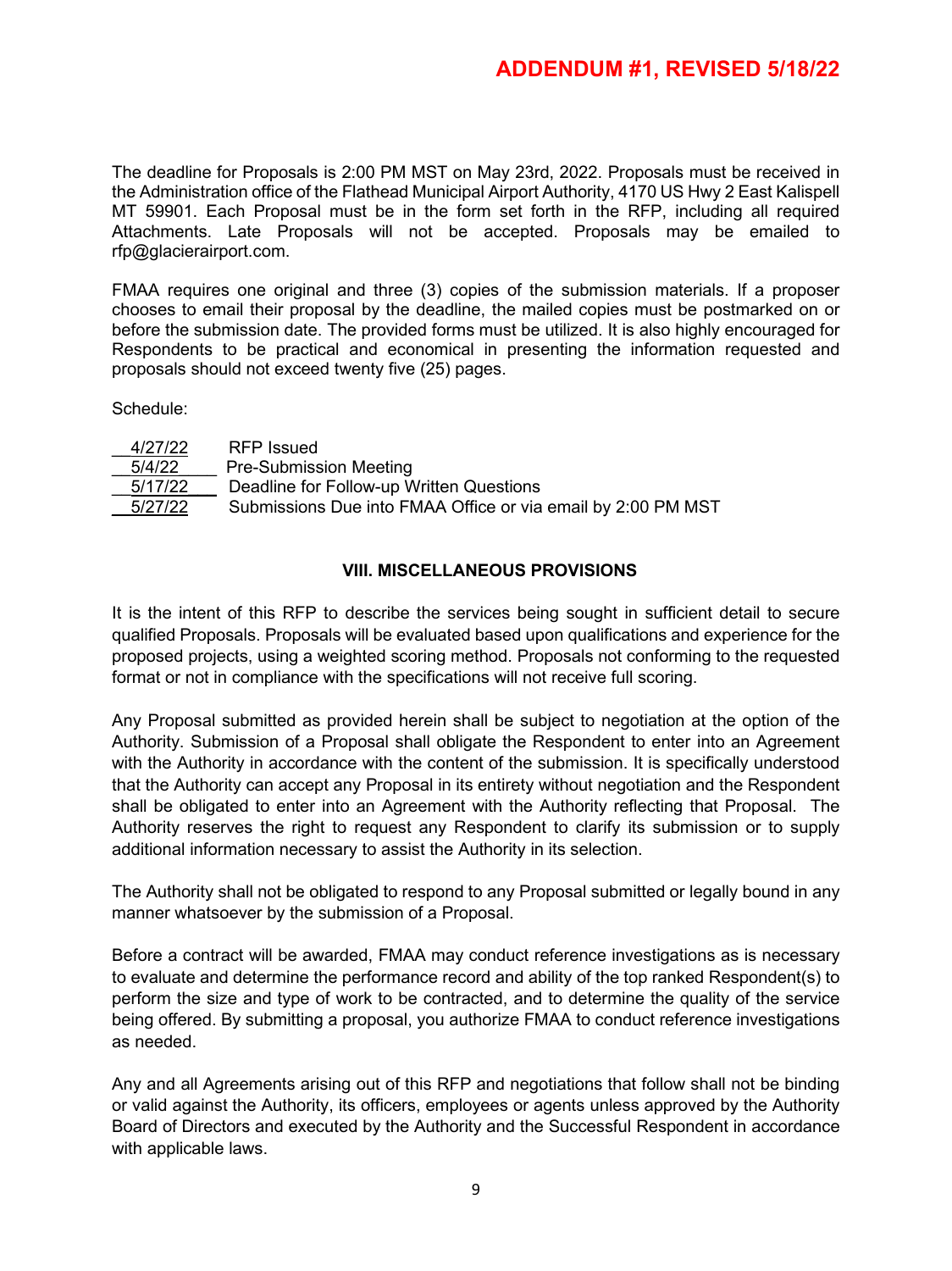The submission of a Proposal shall be considered evidence that the Respondent has investigated all the conditions as described in the RFP Documents and the Respondent is aware of the circumstances and conditions involved. The attention of the Respondent is specifically directed to, and the Respondent will be conclusively presumed to have read and become familiar with all the RFP Documents, which will be available from the Authority Administration Office. No claim for adjustment of the provisions of the Agreement shall be honored after submission on the ground that Respondents were not fully informed as to the conditions which exist.

The Respondent will be responsible for all costs (including site visits where needed) incurred in preparing or responding to this RFP. All materials and documents submitted in response to the RFP become the property of FMAA and will not be returned.

No verbal interpretation made to any Respondent as to the meaning or consequence of any portion of the RFP Documents shall be considered binding. Every request for clarification of the RFP Documents shall be made by e-mail to rfp@glacierairport.com. All such requests must be received at least ten (10) days before the established time for receipt of Proposals. Any response by the Authority to a request by a Respondent for clarification will be made in the form of an addendum to the RFP Documents and will be sent to all parties to whom the RFP Documents have been issued not later than five (5) calendar days prior to the deadline for receiving Proposals. All Addenda so issued shall become part of the RFP Documents. The Authority will not be responsible for any oral instructions, interpretations, or explanations.

**Disqualification and Rejection of Proposal:** Any of the following causes may be considered as sufficient for the disqualification of a Respondent and the rejection of the Proposal:

- Submission of more than one Proposal hereunder by an individual, firm, or corporation under the same or different names
- Evidence of collusion among Respondents
- A Respondent's default or arrearage under any previous existing agreement with the Authority
- Existence of any unresolved claims between the Respondent and the Authority
- The Authority reserves the right to reject any and all Proposals for any reason or for no reason.

**Withdrawal of Proposal:** No Proposal may be withdrawn after it has been submitted to the Authority unless the Respondent so requests by e-mail to rfp@glacierairport.com prior to the Authority's time set for receiving Proposals. No Proposal may be withdrawn after the scheduled due date for a period of ninety (90) days.

Respondent to whom a contract is awarded shall within fifteen (15) days of the date of the receipt of the final Agreement negotiated between the Respondent and the Authority deliver said Agreement fully executed. All such documents must be executed and delivered by the Respondent and approved by the Authority before the Agreement will be executed and returned to the Respondent by the Authority. The Authority reserves the right to cancel the award without liability, at any time before the Agreement has been fully executed by both parties.